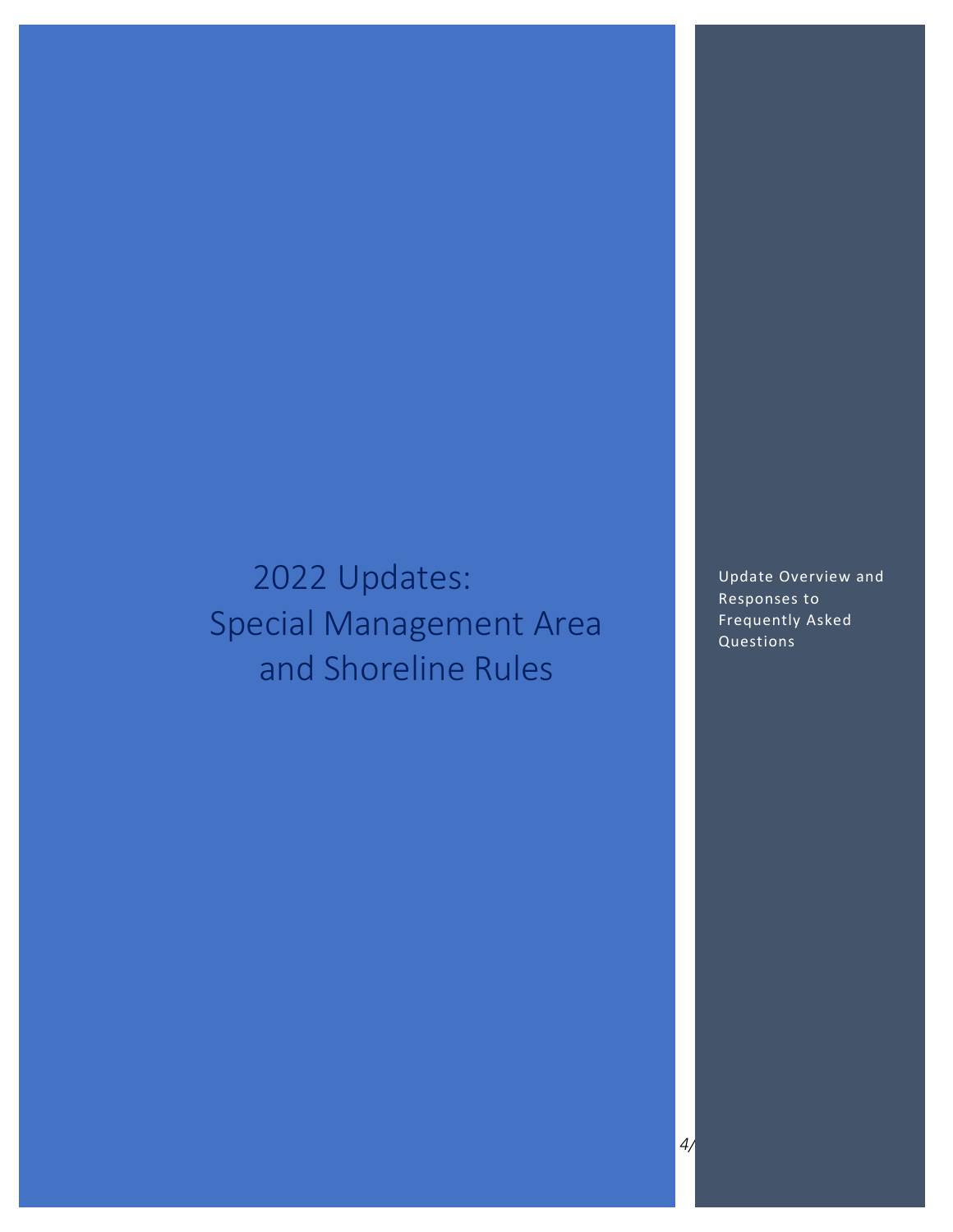## Proposed Updates to the Maui Planning Commission Special Management Area and Shoreline Rules Responses to Frequent Comments and Questions April 2022 Update

*This document provides an update to ongoing dialogs with the Maui County Planning Department, the Maui Planning Commission, and the community of the island of Maui since 2017. These "FAQs" include and update the 2019 version to highlight proposed modifications that aim to address questions and concerns raised in prior versions.* 

*To submit questions, receive meeting updates, or schedule a meeting with your organization to learn more, please contac[t planning@mauicounty.gov](mailto:planning@mauicounty.gov)*

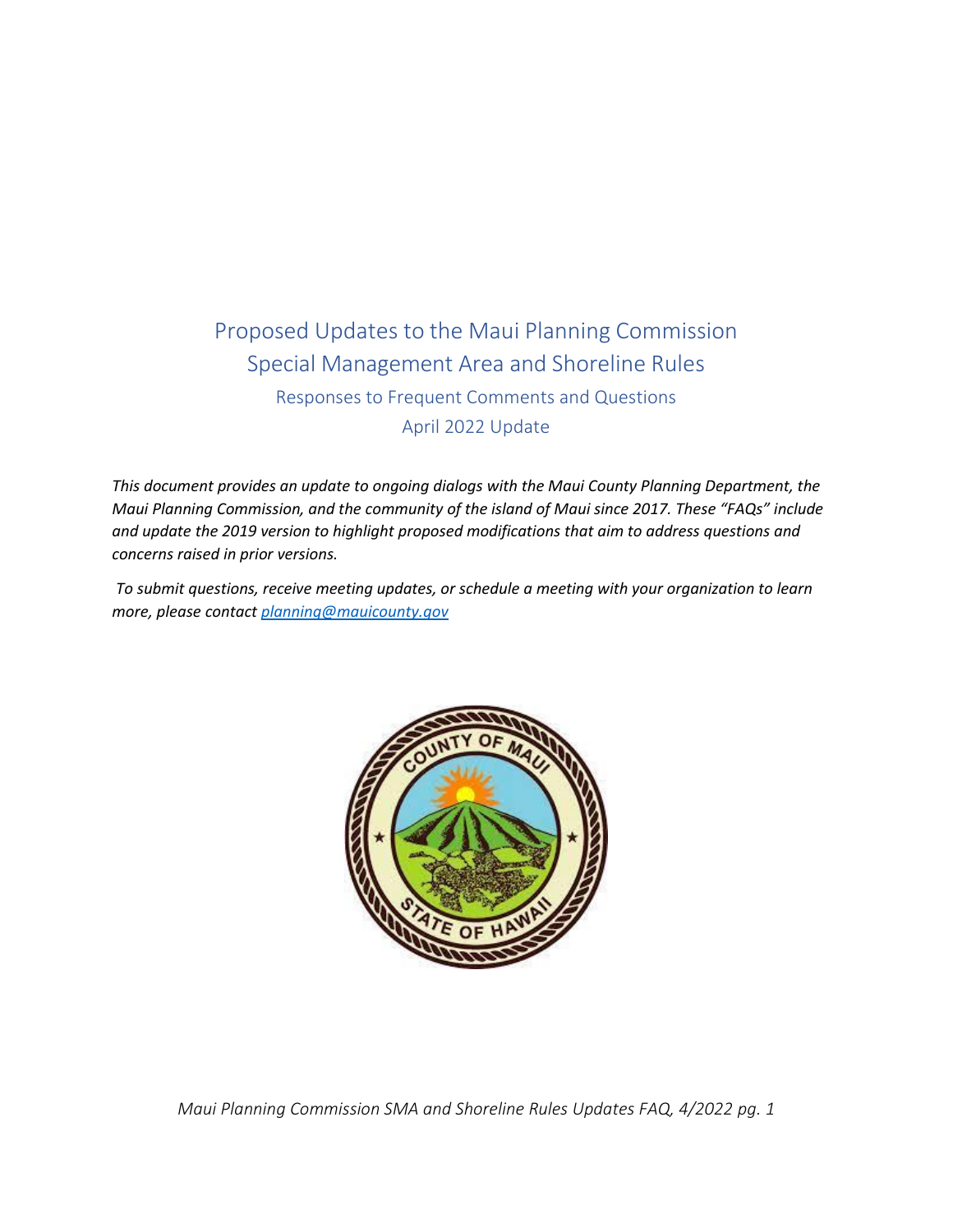## Maui Planning Commission Rule Updates Overview

WHO: *The Maui County Planning Department, the Maui Planning Commission, and the community of the island of Maui.*

WHAT: *Working together to revise "Special Management Area" (SMA) and "Shoreline" rules under the Maui Planning Commission. The current versions of these rules can be found within the Maui Code, Chapter 12, [Subtitle 2-202 \(SMA](https://www.mauicounty.gov/DocumentView.aspx?DID=8413) Rules) and Chapter 12, Subtitle [2-203 \(Shoreline](https://www.mauicounty.gov/DocumentView.aspx?DID=8412) Rules).* 

WHEN: *Revisions have been in preparation over the last decade and public discussion has been underway since 2019. This document reflects the current 2022 update which is being presented for public comment and review.*

WHY: *The proposed changes to the SMA and Shoreline Rules are intended to balance wise use and coastal development priorities while avoiding, minimizing, and mitigating significant impacts to our shared environment.*

HOW: *This document provides an overview of currently proposed updates and also updates the 2019 Shoreline Rules "FAQs"*

*This document contains the following:*

- Graphic of the rule update process (p.3)
- Summary of the 2022 version of the rule amendments (pp. 4-7)
- Updates to the 2019 Shoreline Rule FAQs (pp. 8-16)

*The intention of this document and forthcoming public meetings is to provide updated information so community members can be aware and comment through the public comment process. Please email [planning@mauicounty.gov](mailto:planning@mauicounty.gov) to sign up for listserv announcements, or visit our website [https://www.mauicounty.gov/121/Planning-](https://www.mauicounty.gov/121/Planning-Department)[Department](https://www.mauicounty.gov/121/Planning-Department) to learn more and get involved!*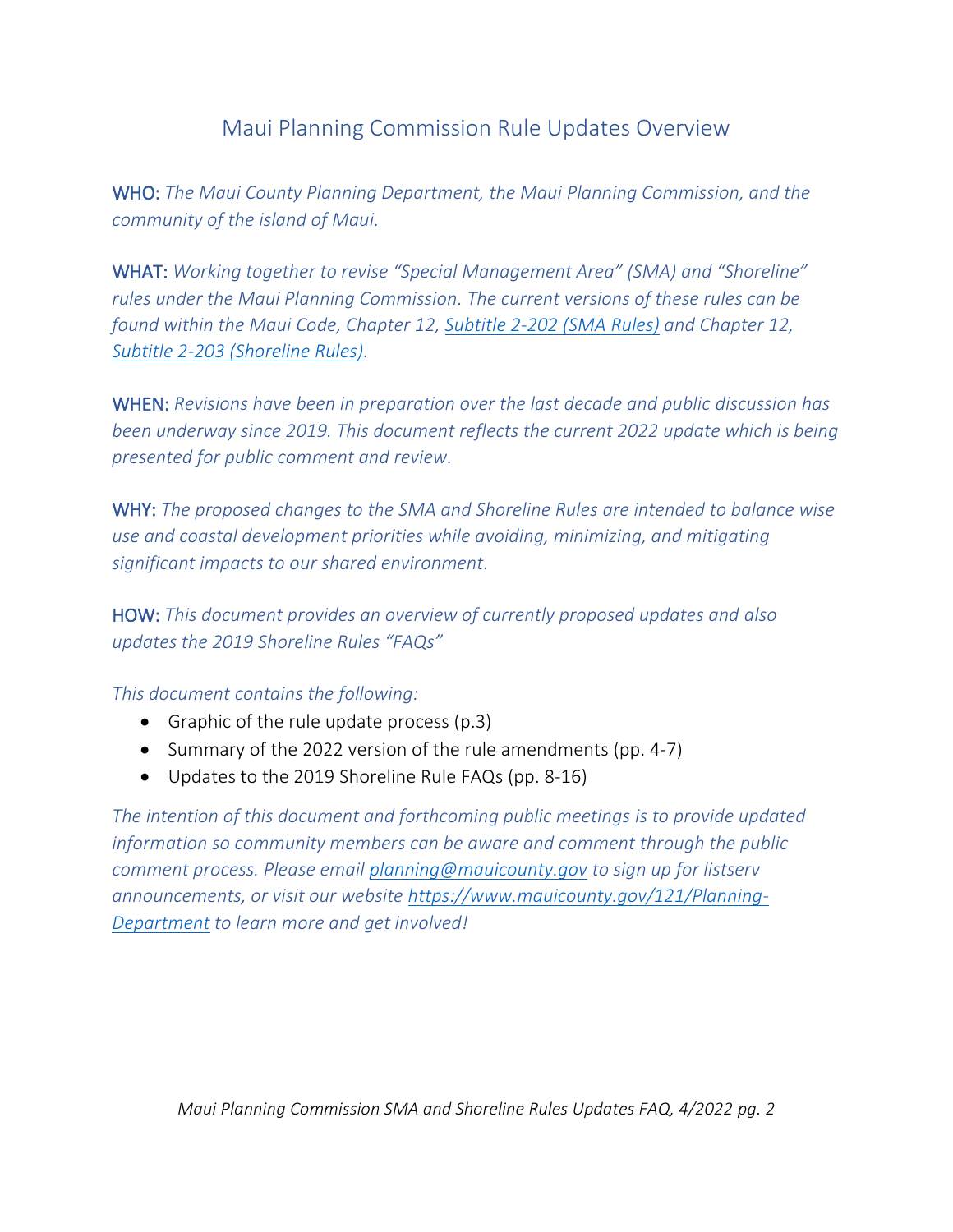

*Maui Planning Commission SMA and Shoreline Rules Updates FAQ, 4/2022 pg. 3*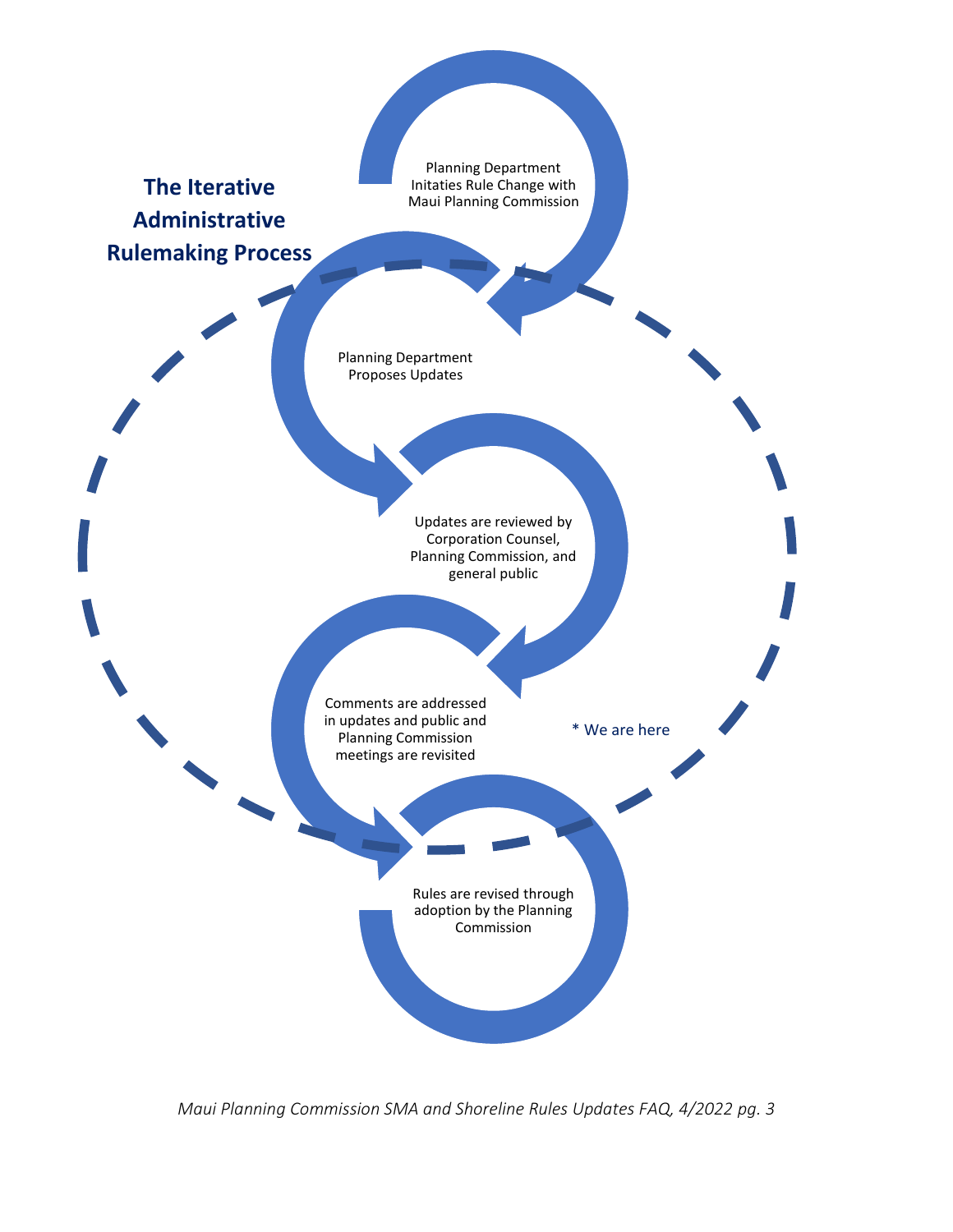## **2022 Planning Department Summary of Special Management Area (SMA) and Shoreline Rules Update**

**Question:** What is the Purpose of the 2022 Rule Updates?

**Response:** *Address comments from the public and Maui Planning Commission on 2019 revisions.* 

**Question:** What are the updates since the 2019 revision the public reviewed?

**Response:** *Revised SMA and Shoreline Rules incorporate prior comments and aim to clarify and address issues raised regarding application of these rules to development within the SMA and Shoreline areas. This includes the revision and addition of new definitions and the clarification and modification of existing provisions that aim to balance wise development and management within sensitive coastal areas.*

## Revised Terms:

Terms used in the Rules will be defined including "Mauka", "Makai", "Cumulative Impacts", "Sea level rise exposure area", "restaurant dining area", and "Structural Improvements".

"Nonstructural", "sand', and "plan" definitions are clarified and updated.

The distances that create the "erosion hazard line" from the Hawaii Sea Level Rise Viewer are the basis for replacing the existing formula for calculating erosion-based shoreline setbacks. The erosion hazard line and Hawaii Sea Level Rise Viewer reflect best available science regarding coastal erosion and flooding risks that is applied to support environmental impact analysis during development and resource management planning.

The goal of modifications to the definitions of "reconstruction" and "major improvement" is to allow reasonable and appropriate renovations and expansions on the shoreline, especially within the erosion hazard line, by lowering the threshold for triggering a *reconstruction* and defining a limit on improvements that can qualify for an SMA exemption.

"Plot plan" was revised to reflect considerations of a "development plan" in definitions and in sections 202-9 and 203-9 to clarify guidance and ensure that necessary information is included in applications.

"Cumulative impact" and "cumulative effect" are included to guide environmental impact analysis required by Hawaii Administrative Rules Chapter 11-200.1 and Hawaii Revised Statues Chapter 343, which read together require analysis of cumulative effects may include impacts or effects to a subject parcel or multiple other parcels in both time and space, mauka to makai.

A definition of "restaurant dining area" is proposed to support low-impact, temporary commercial activities within the shoreline area that do not negatively impact environmental site conditions or public access.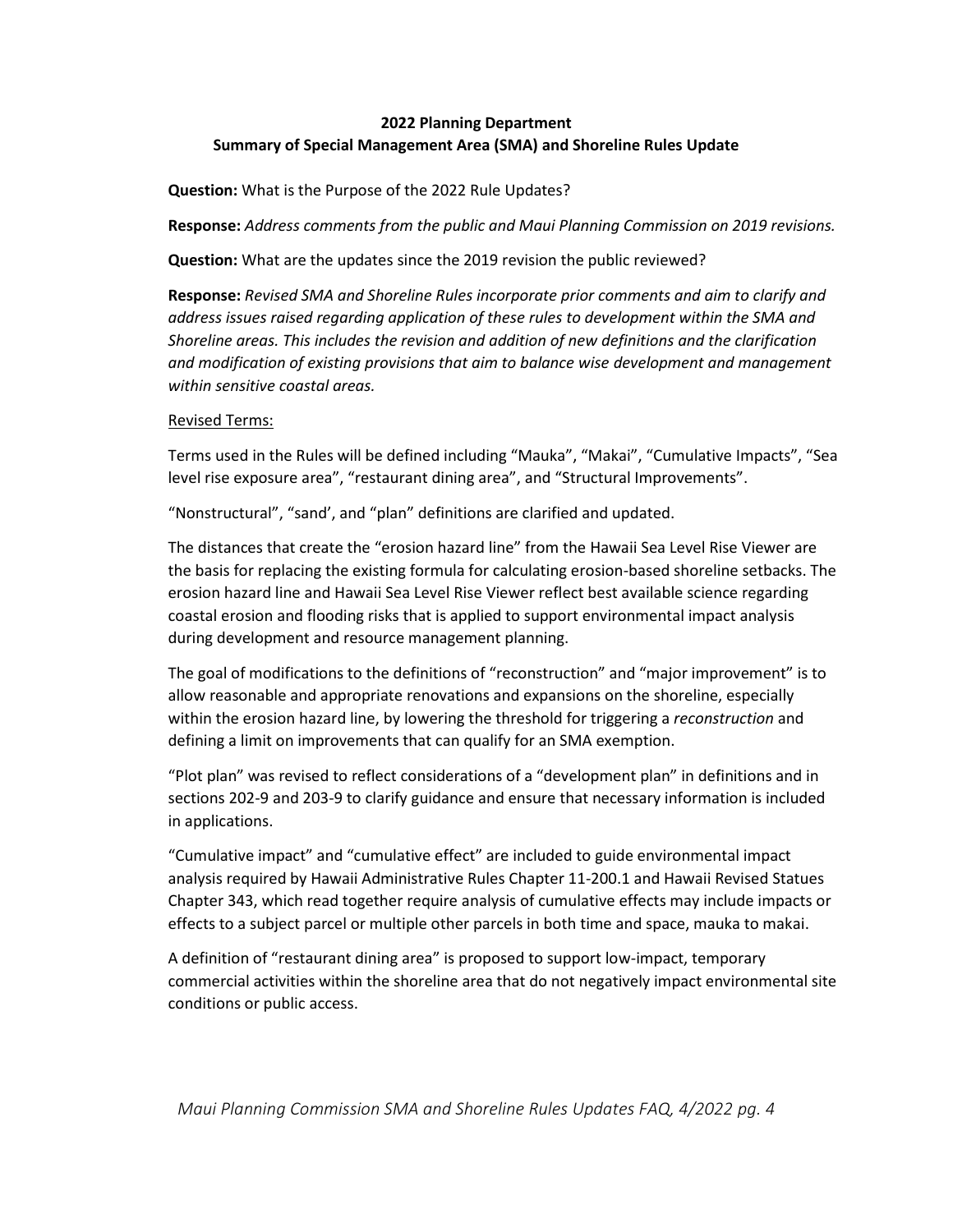These definitions also aim to clarify "development" and "nondevelopment" to correspond with existing requirements under HRS § 205A and proposed "no need" exempted actions in the currently proposed SMA and Shoreline Rules updates.

Definitions that were not used or no longer used in the SMA and Shoreline rules were omitted.

Modified definitions are proposed for SMA and Shoreline Rules for consistency.

## Key Revised Provisions:

SMA and Shoreline Categorical Exemptions (§12-202-11.5 and §12-203-10) were expanded to include exemptions for activities that are typically determined not to have significant cumulative or direct environmental or ecological effects or would not be expected to have significant negative effects with the use of best management practices that will be evidenced through a "declaration" form. Exemptions for temporary emergency response activities are also proposed in the 2022 update in part as a response to observed recovery and regulatory challenges that resulted from the December 2021 Kona Low emergency declaration. See the "tiers" of review in the Shoreline Rules provided on the next page.

The process for establishing shoreline setback lines in §12-203-6 was revised to ensure conformity with HRS §205A and best available scientific data. Under the revised section, an actual distance is used to measure the shoreline setback; an applicant may choose to obtain a shoreline certification pursuant to HAR §13-222 or use the shoreline setback line for areas where the erosion hazard line is mapped by the department. For areas where there is no mapped erosion hazard line, the setback line is established from the certified shoreline as established by §12-203-6(a)(2).

§12-203-12, regarding allowable structures and activities within the shoreline area, was revised to allow and encourage repairs of lawful nonconforming structures situated entirely mauka of the sea level rise exposure area on nonerodable land provided existing parameters are met, and to allow for repairs to structures that will become nonconforming upon the adoption of these rule amendments within certain parameters to allow for reasonable use and repair of existing development.

Clarifying text was added to allow for limited temporary measures and provide additional clarity regarding emergency permit procedures in the SMA (§ 12-202-16) and Shoreline (§12-203- 12(a)(13) Rules, where activities that have received a SMA emergency permit pursuant to §12- 202-16 is allowable subject to §12-203-13.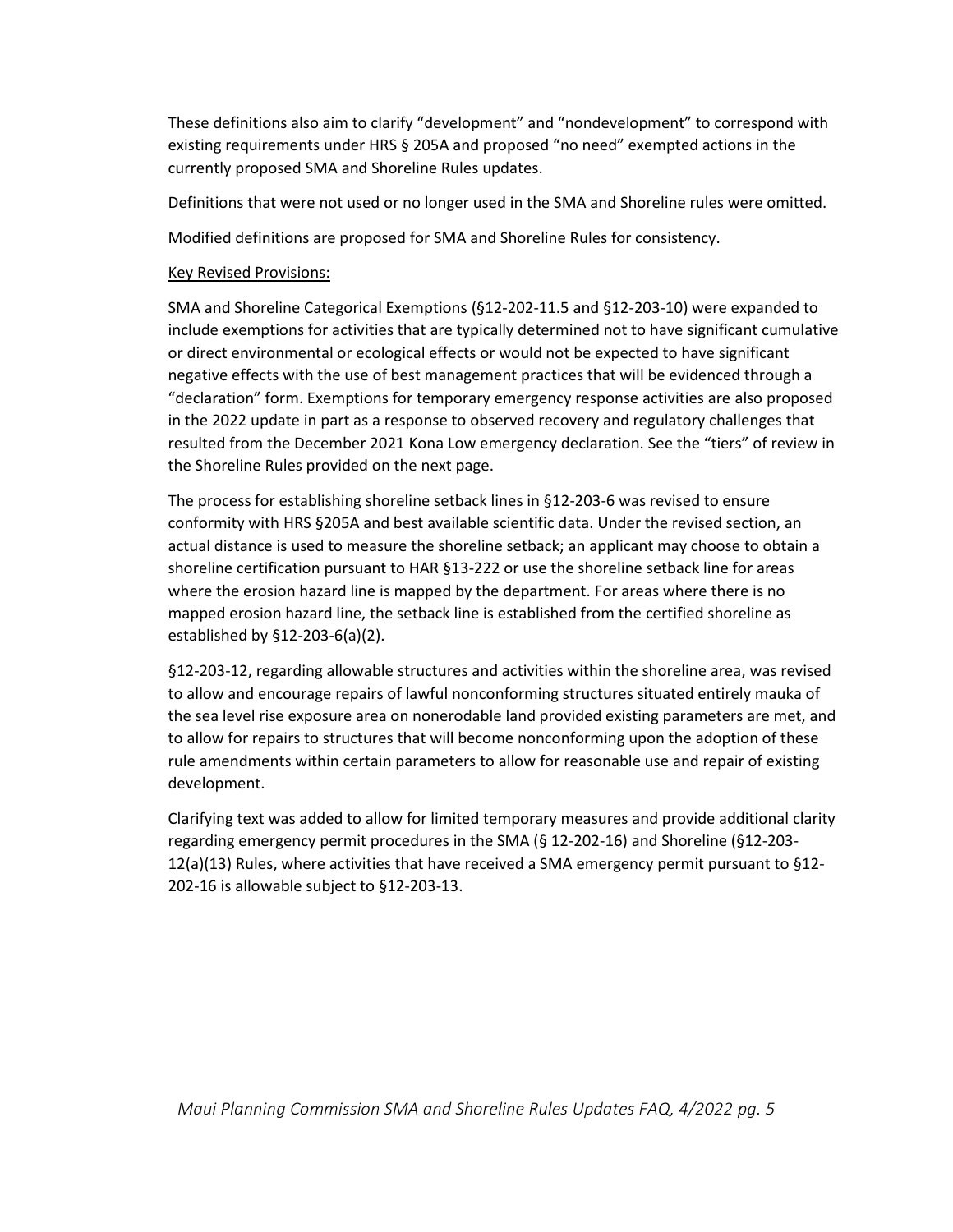In the 2022 update, SMA and Shoreline Categorical Exemptions (§12-202-11.5 and §12-203-10) were expanded to include exemptions for activities that are typically determined not to have significant cumulative or direct environmental or ecological effects or would not be expected to have significant negative effects; some of these will require best management practices that will be evidenced through a "declaration" form. The "Tiering 'development' thresholds" summary below aims to highlight these changes in the Shoreline Rules (the purpose and approach are applied to both the Shoreline and SMA Rule updates).

## Three "tiers" of review in the Shoreline Rules for activities in the shoreline area: no permit needed for the action; the action is not allowed; the action is allowed with a permit

#### 12-203-10

Structures and activities subject to these rules; exceptions.

- . Proposed "no needs" for projects that are not anticipated to result in significant effects and, therefore, do not need any permits, reviews or filings
- . Proposed "no needs" that require Best Management Practices to ensure that any impacts will be mitigated; this is achieved through the filing of a "declaration." Examples include emergency response during declared disasters, nonstructural interior repairs and renovations that do not involve expansion or intensification of use, nonstructural exterior repairs, certain operations and maintenance activities, and small patching and resurfacing activities less than 1,000 square feet

Purpose: Expedites projects identified as not having significant impacts or having no significant impacts with standard BMPs with declarations filed with the Department

#### 12-203-11

#### **Prohibited activities within** the shoreline area.

- . One proposed revision to allow minimal sand removal for flood control purposes
- · No additional changes proposed in this section

Purpose: Maintains prohibitions with minor revision to allow for measures to address flood control needs that involve minimal sand removal or pushing

#### 12-203-12

[Permitted] Allowable structures and activities within the shoreline [setback]area.

- . Proposed clarification regarding repairs for nonconforming structures within the shoreline and SLR-XA
- . Addition of new provisions to support adaptive management and reconstruction of structures, shoreline restoration activities, and low impact development improvements; to ensure minimal buildable areas; and to support temporary commercial use for restaurant dining areas
- · Proposed clarification regarding repairs to structures damaged by natural disasters or other calamity

Purpose: Clarified allowable activities and parameters that ensure such activities do not have significant impacts, support long-term planning recommendations and best practices, and support beneficial activities within the shoreline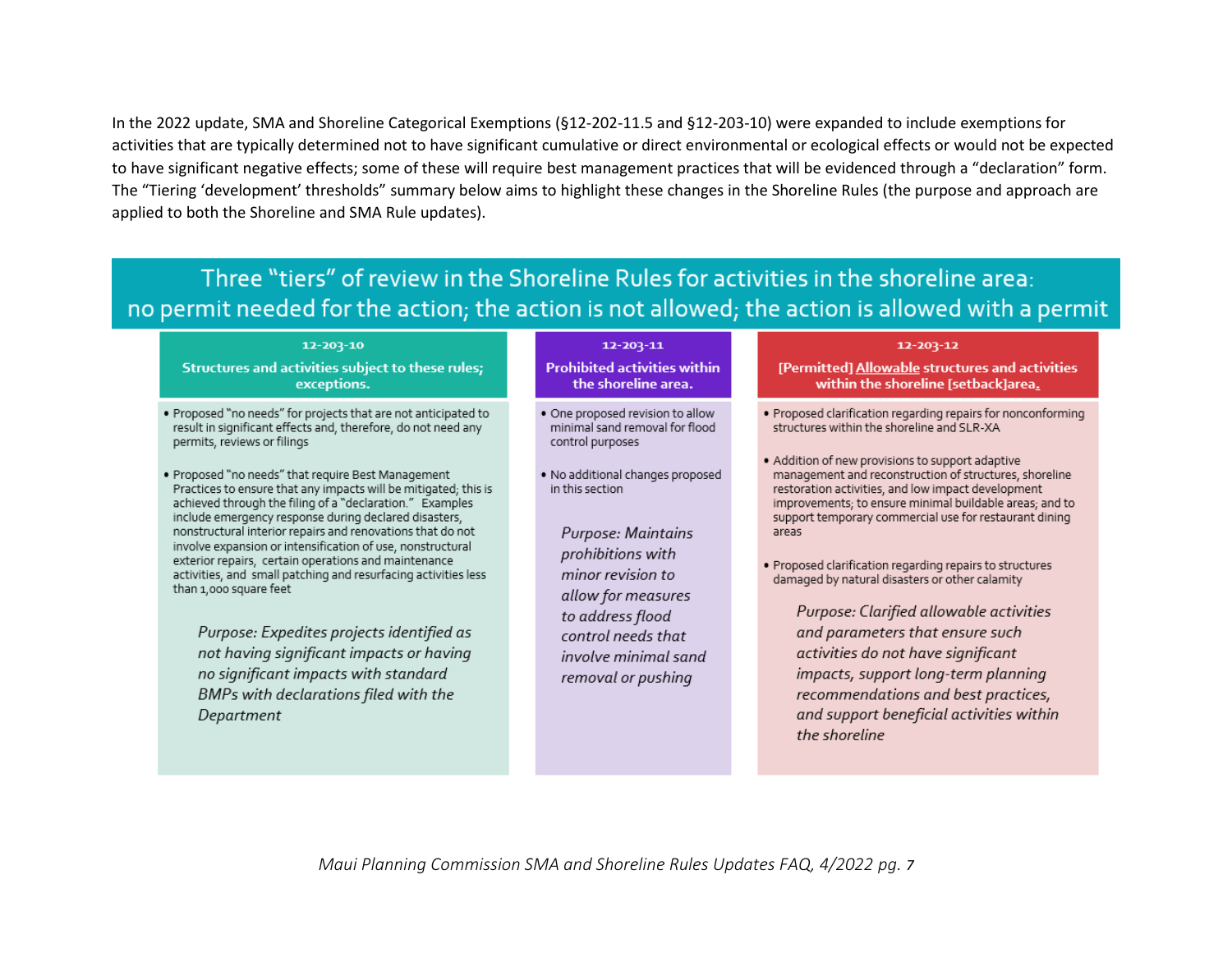## **2019 Shoreline Rules FAQ with 2022 Updates Proposed Updates to the Maui Planning Commission Shoreline Rules Responses to Frequent Comments and Questions**

The text below are the 2019 Shoreline Rule FAQs with *italicized text providing additional information for the 2022 update.*

## **1. Comment:**

The County is surprising owners with this new setback policy.

## **Response:**

This is not a new policy; it is an update to the existing erosion-based setbacks. In 2003, Maui County established shoreline building setbacks based on erosion rates. At the time, Maui was the first county in the state to take this science-based planning approach, and other counties have since adopted or are considering similar policies. This policy has been successful in siting new development away from the shoreline for hazard protection and improved community and ecosystem resilience. However, the existing setback formula only considers historical erosion and does not factor in worsening conditions due to sea level rise (SLR). The 2017 State SLR Report<sup>1</sup> and Viewer<sup>2</sup> includes a model that projects future erosion due to sea level rise, so this is a tool for expanding setbacks to further responsibly manage known risks.

## *2022 Update:*

*The process for establishing shoreline setback lines in §12-203-6 was revised to ensure conformity with HRS §205A and best available scientific data. Under the revised section, an applicant may choose to obtain a shoreline certification pursuant to HAR 13-222 or use the shoreline setback line for areas where the erosion hazard line is mapped by the department. For areas where there is no mapped erosion hazard line, the setback line is established from the certified shoreline as established by §12-203-6(a)(2).*

## **2. Comment:**

What will happen to legally existing homes and structures that are now or would be partially or entirely in the setback area?

## **Response:**

These become what is referred to as "non-conforming" structures. This is already a common situation under the existing setback Rules. These structures can be remodeled or repaired, but cannot expand their footprint within the setback area.

## **3. Comment:**

 $\overline{a}$ 

How many properties would be affected by the proposed updated Erosion Hazard Line (EHL)?

<sup>&</sup>lt;sup>1</sup> See the 2017 "Hawaii Sea Level Rise Vulnerability and Adaptation Report" at

[https://climateadaptation.hawaii.gov/wp-content/uploads/2017/12/SLR-Report\\_Dec2017.pdf](https://climateadaptation.hawaii.gov/wp-content/uploads/2017/12/SLR-Report_Dec2017.pdf)

<sup>&</sup>lt;sup>2</sup> See [www.hawaiisealevelriseviewer.org](http://www.hawaiisealevelriseviewer.org/)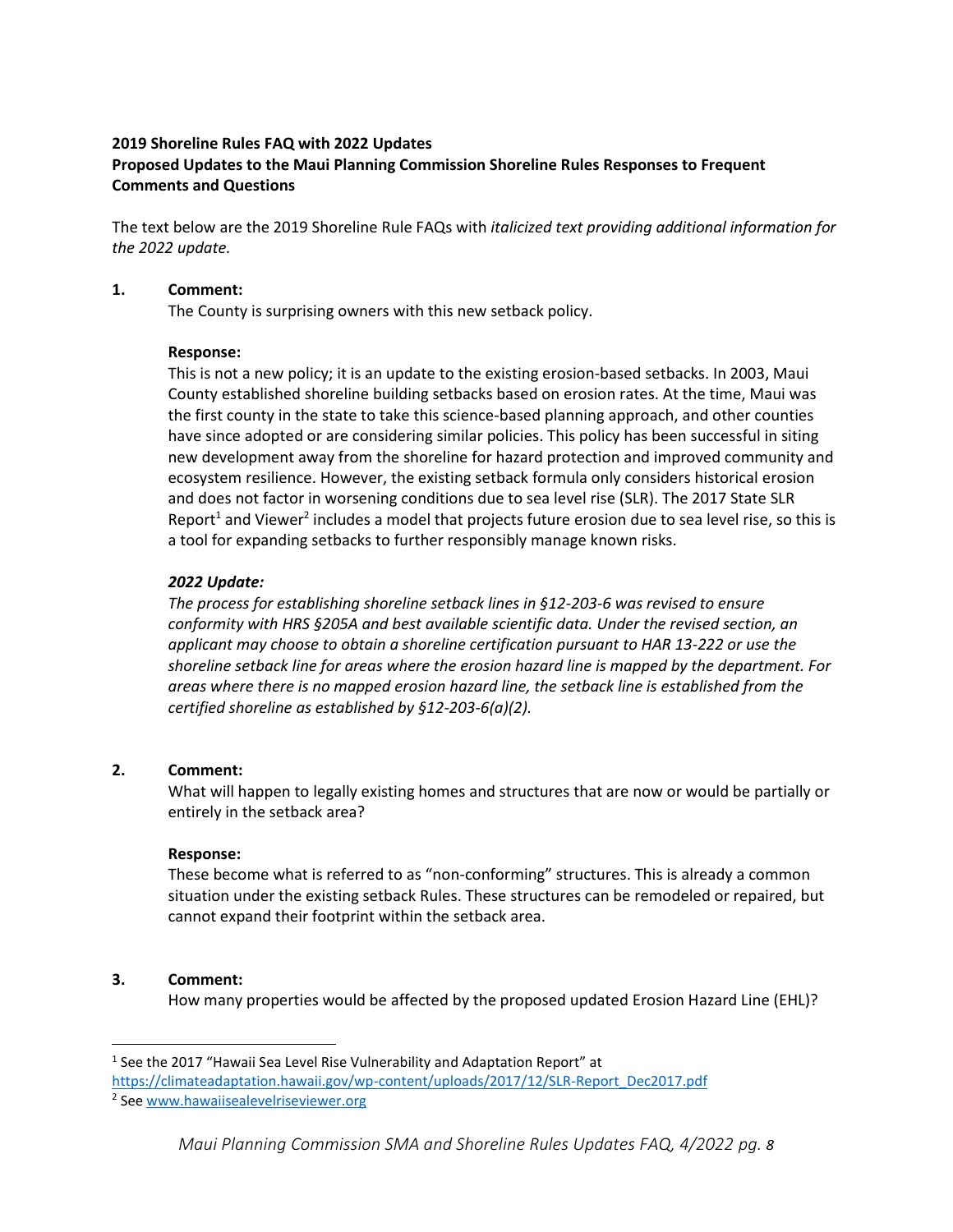## **Response:**

For the West Maui and North Shore areas, the Planning Department estimates that over 700 parcels would be affected by the proposed updated EHL. The Department also estimates that over 500 of these West Maui and North Shore parcels are currently at least partially inside the present setbacks. The Department does not have similar data for the South Maui area. However, the Department expects the impacts there would be comparable to either West Maui or the North Shore, leading to around 1,200 parcels affected island-wide by the proposed setbacks compared to around 800 under the present setbacks.

## **4. Comment:**

Homeowners on the shoreline already comply with strict FEMA flood zone regulations.

## **Response:**

FEMA maps are based on past flooding events and do not consider erosion and future conditions. Properties in some areas of the island, such as the North Shore, have high base flood elevation requirements due to historic tsunami inundation; however, properties in other regions may not have elevation requirements at all even though they are shoreline properties. Also, FEMA Rules are intended to strengthen structures in place, but do not address the long term, incremental process of moving structures outside of hazard zones for improved community resilience.

## **5. Comment:**

This policy will result in a reduction of property values and associated tax revenue.

## **Response:**

There are many non-conforming properties on the shoreline already under the existing Rules and setbacks. In the 16 years since the adoption of erosion-based setbacks in 2003, this has not resulted in declining shoreline property values. Further, reducing risks and coastal hazards impacts may increase property values.

## *2022 Update:*

*Proposed revisions to SMA and Shoreline Rules aim to encourage and incentivize adaptive reconstruction and mitigation interventions to further support beneficial use of property and public safety and wellbeing through these provisions.* 

## **6. Comment:**

Retreat is not necessary if we use modern engineering solutions that allow us to enjoy life as we've known it for generations to come.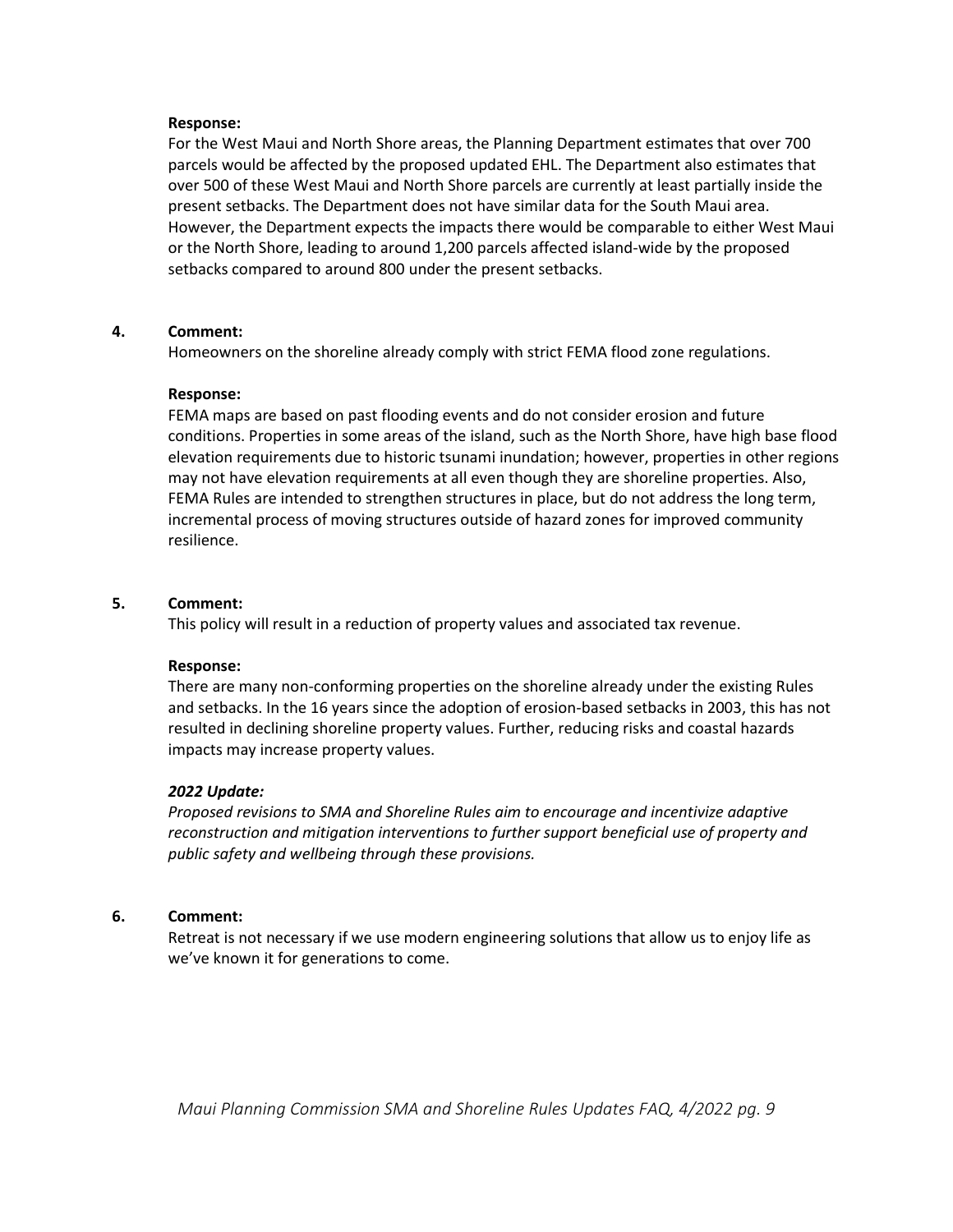## **Response:**

These strategies (shoreline setbacks, engineering options) are not mutually exclusive. Shoreline engineering options may still be important as an interim adaptation solution in some cases, although may not be feasible or desirable everywhere. There is an 80% probability that coastal erosion will reach the proposed Erosion Hazard Line with Sea Level Rise of 3.2 feet, which in turn is currently anticipated as early as 2060 or later this century. Eventually, even engineering solutions may not be able to withstand or keep pace with sea level rise.

## **7. Comment:**

Property owners in the areas that are subject to projections of future erosion are being penalized. The policy should be the same for all owners.

#### **Response:**

These are the highest risk areas where erosion and coastal flooding are dominant. Other properties where coastal erosion is not mapped will be subject to a 200-foot setback, or the existing average lot depth-based formula that requires a certified shoreline survey, to also minimize coastal hazard risks.

## **8. Comment:**

If the proposed Rule updates are adopted and the setback is expanded, then the County should allow accessory structures such as pools, gazebos, and carports within the expanded shoreline setback.

#### **Response:**

The aim in the setback area is to allow only minor new structures that are not of a permanent nature and do not affect coastal processes and ecosystems. However, the proposed Rules would allow the types of accessory structures mentioned in the comment within an area 40 feet makai of the "minimum buildable depth" when a lot must use that provision to be buildable. The County can review what types of structures might be allowed.

## *2022 Update:*

*The 2022 proposed revisions would also expand allowable activities within the shoreline setback. In §12-203-12, allowable structures and activities would include repairs to a lawful nonconforming structure situated entirely mauka of the sea level rise exposure area (SLRXA) on nonerodable land, and repairs of structures that become nonconforming due to the adoption of these rule updates with some limiting considerations. Activities that support the restoration and adaptation of existing lawful or lawful nonconforming structures within the SLRXA are encouraged. They are listed "allowable" activities to further encourage beneficial property use.*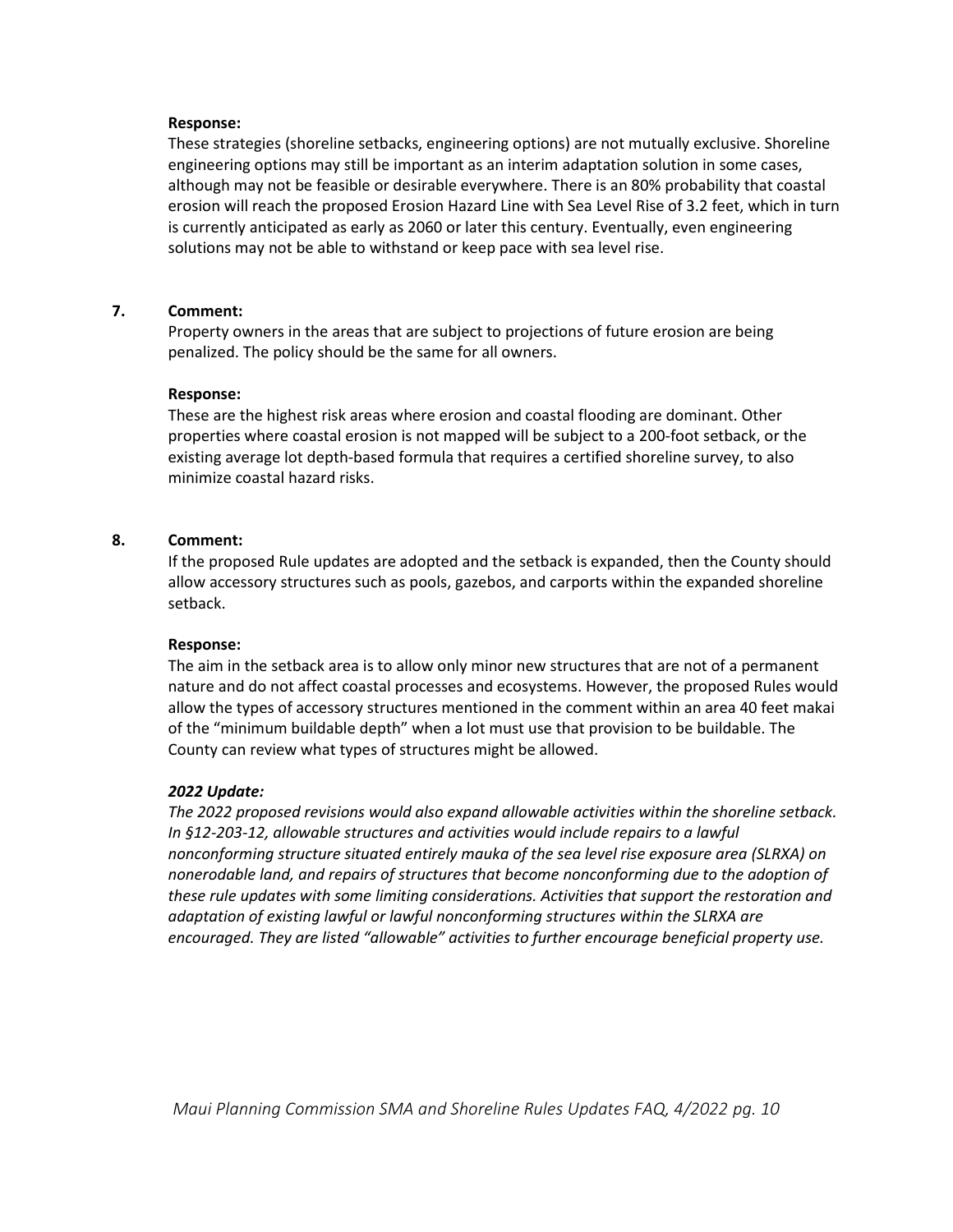The Hawaii SLR Report and Viewer, upon which the proposed new erosion setbacks are based only consider one option – shoreline retreat. We shouldn't just adopt an "abandon the shoreline" policy. The erosion model assumes that no engineering or adaptation measures will be undertaken, but what if they are?

## **Response:**

Yes, it is correct that the erosion model used in the Hawaii SLR Report and Viewer does assume that no adaptation measures will be implemented. However, the setback policy does not preclude implementing various adaptation measures (elevation, shoreline restoration or remediation, etc.). In fact, these are complementary strategies where mitigation and adaptation provide interim solutions while setbacks incrementally move new development away from the shoreline for improved community resilience. In a situation where engineering solutions may be proposed, an amendment to the shoreline setback line or a shoreline setback variance can be requested.

## *2022 Update:*

*Please note that proposed revisions would further support adaptation and mitigation options. If appropriate shoreline protection is pursued, new small habitable structures may be allowable as detailed in "Allowable structures and activities in the setback area" §12-203-12(a)(20). Active management of dunes and landscaping is also included in these revisions in §12-203-12(a). Revised rules also would use the projected Sea Level Rise Exposure Area (SLRXA) to identify and inform development in high risk areas reflecting best available data and encourage proactive management interventions. Proposed revisions also aim to encourage activities that seek to implement "adaptive reconstruction" and mitigation planning such as modifying existing structures through elevation or retreating to reduce risk of impacts from sea level rise and increasing storm surge and erosion events to property and community members. The 2022 Update aims to unify Maui Island's SMA and Shoreline management approach with state requirements established by the adoption of Act 16 in September, 2020.<sup>3</sup>*

## **10. Comment:**

 $\overline{\phantom{a}}$ 

If there is public shoreline restoration and improvement of our beaches there is no need to increase the size of the setback areas.

## **Response:**

Although public shoreline restoration and improvements of our beaches may be achieved, they would most likely be in only some (maybe very limited) locations, we don't know what forms they would take or how long they would take, and for how long mauka structures might be protected. If, when and where protection from public shoreline restoration and improvement of

<sup>&</sup>lt;sup>3</sup> See [https://www.capitol.hawaii.gov/session2020/bills/GM1121\\_.pdf.](https://www.capitol.hawaii.gov/session2020/bills/GM1121_.pdf)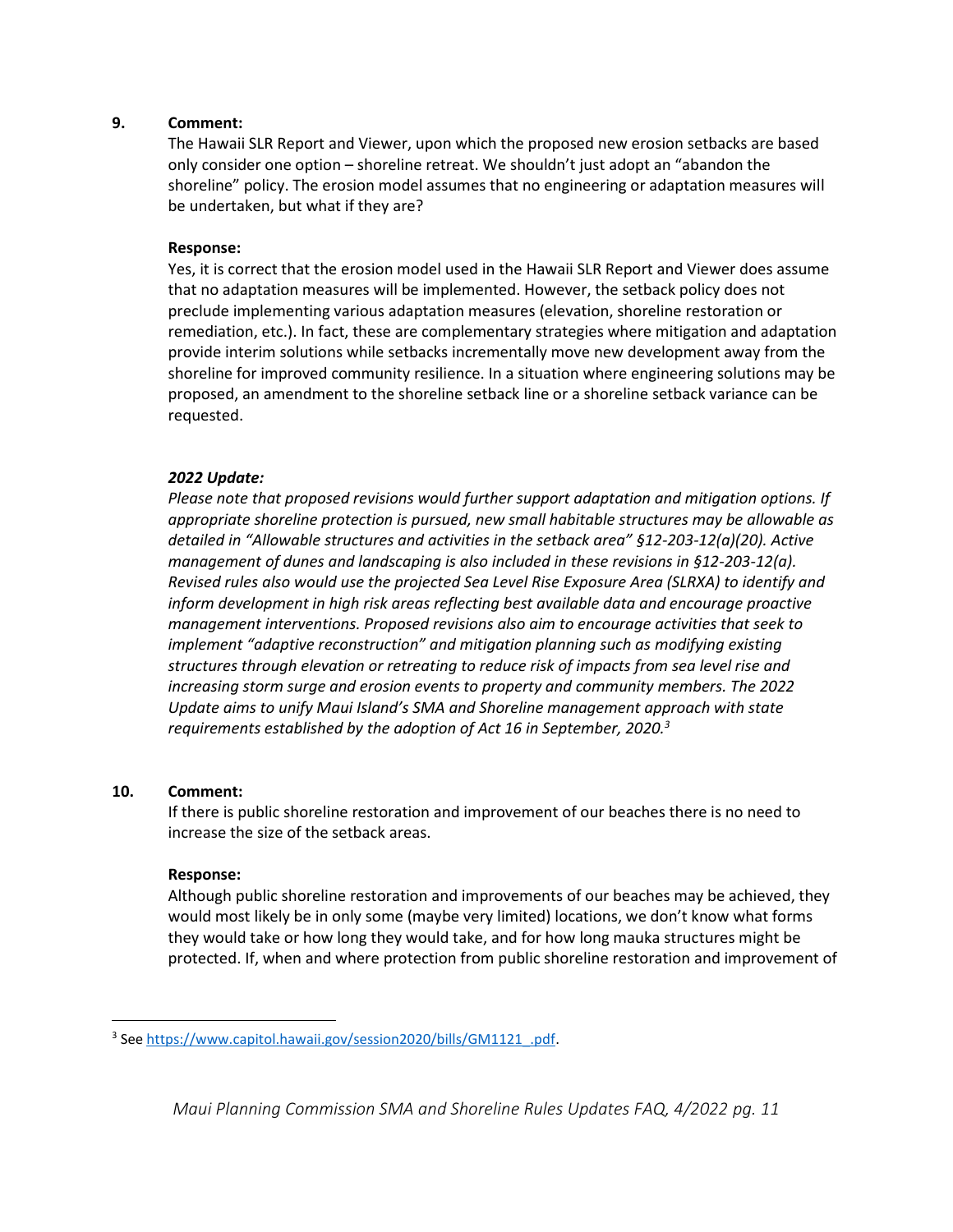our beaches occurs for a longer dependable time, the County might safely consider possible reductions of setbacks at that time.

### **11. Comment:**

The County should reach out to coastal engineering firms to better understand engineering solutions and support the nourishment and rebuilding of our beaches wherever possible.

#### **Response:**

County Coastal Zone Management (CZM) staff work regularly with coastal engineers on many projects island-wide. The County understands the need for interim solutions to the existing challenges and impacts along the shoreline. In fact, the County has been integrally involved in developing beach restoration alternatives in Kahana and Napili in West Maui, and are engaged in other possible future restoration projects throughout the County. Engineers and land owners can also reach out to CZM planners with proposed solutions to discuss what is feasible given any particular site.

## **12. Comment:**

How many properties would become unbuildable if the proposed EHL is adopted?

#### **Response:**

None, because the "minimum buildable depth" provision in the Rules already allows building; this depth is proposed to increase from 35 to 40 feet. For example, a lot that is 120 feet wide would currently be allowed to build a 7,000 square foot, two-story residence within the minimum buildable area; that is proposed to increase to 8,000 square feet.

The Planning Department analyzed properties in West Maui and the North Shore which would be affected by changes similar to the proposed change to the existing erosion setback formula. Under the proposed setbacks, approximately 12 of the 104 mainly undeveloped private properties would need to use the "minimum buildable depth" provisions in order to be able to develop.

#### **13. Comment:**

The proposed Rules update will constitute land takings.

#### **Response:**

There are provisions in the current Rules that ensure property owners can build on their property. These include a provision for minimum buildable depth and, for unusual circumstances, an opportunity to request an amendment to the Erosion Hazard Line. These will remain. Corporation Counsel determined in 2003 that these types of provisions would NOT lead to any takings, and none have been asserted in Court.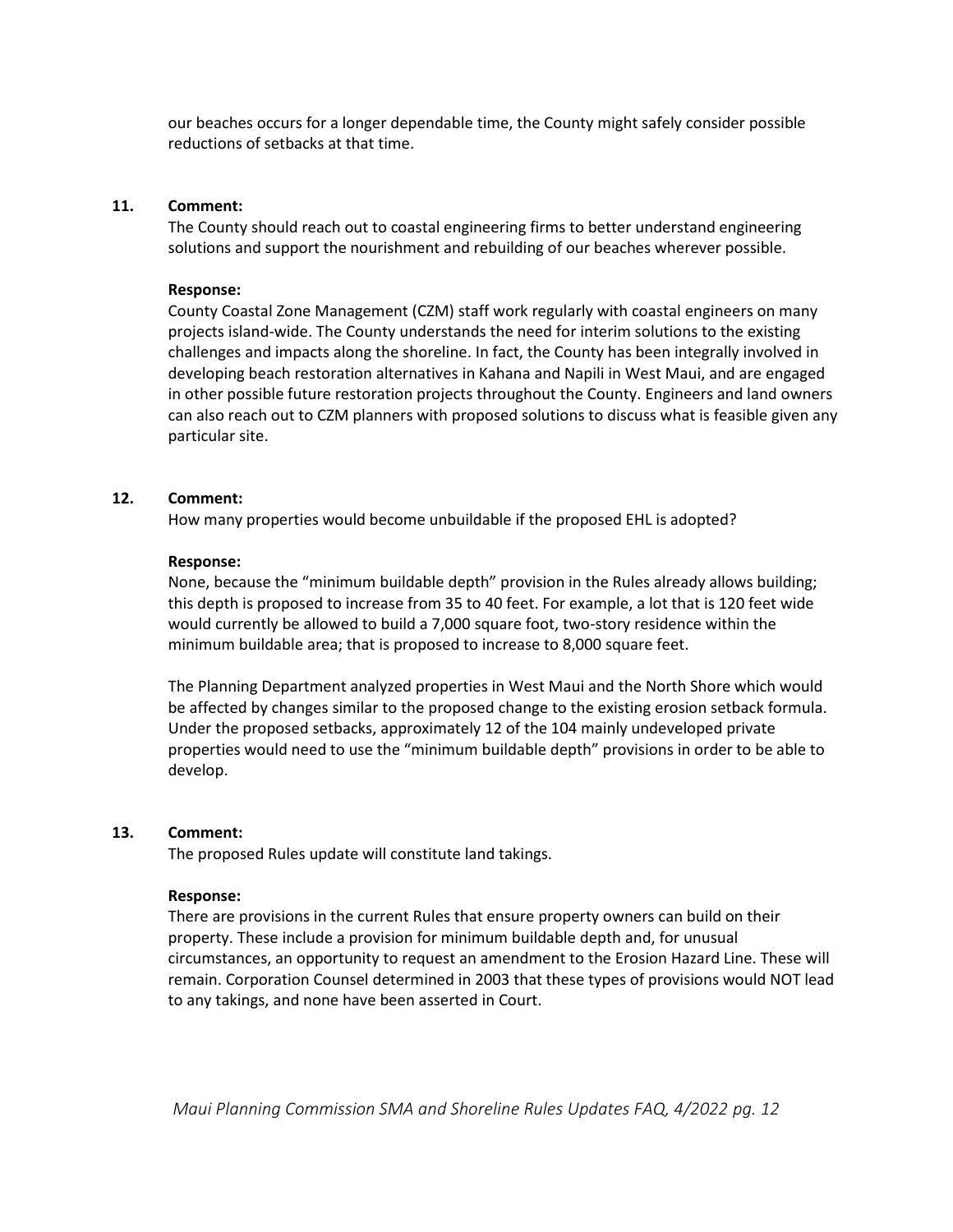Even with properties still being allowed to build with a minimum buildable depth, the reduction from the buildable area under current Rules will be so large as to be an unconstitutional "taking".

## **Response:**

Planners understand that courts interpreting the relevant law look for a very dramatic to severe, if not full, decrease in property value before determining there has been a regulatory taking. Minimum buildable depth provides ability for a landowner to build, at least, a single family residence, even if maybe smaller and more mauka than what might have been previously allowed. Such lots retain significant residential use and monetary worth given highly valued proximity to shoreline.

## **15. Comment:**

Residents would not be allowed to maintain their residences in the event of a calamity.

## **Response:**

There are provisions in the existing Rules for this situation, and these provisions are not proposed for any amendments that would increase restrictions; in fact, they are proposed to be more permissive in many cases.

## *2022 Update:*

*Please note that the proposed addition of §12-203-12(a)(6) may provide residents greater latitude for preventative maintenance and adaptive reconstruction activities such as elevating or setting back structures that are identified as being within high risk coastal hazard areas. The proposed revisions in §12-203-12(a)(7) may provide more flexibility to support repairs within the shoreline area which are currently limited to repairs that have been caused by natural hazards or calamity.* 

## **16. Comment:**

If a structure is destroyed, will the Rules allow it to be rebuilt? If a structure is damaged but not destroyed, what kinds of repairs can be done in the setback area?

## **Response:**

Under both current and proposed Rules, if a lawful structure is completely destroyed by coastal hazards, it cannot be reconstructed. If a structure is damaged by coastal hazards and the repair's value is 50% or less of the structure's replacement cost, the structure can be repaired. If it is destroyed by other than coastal hazards, then it can be completely reconstructed.

## *2022 Update:*

*The Maui Planning Commission will make the final determination on what structures can be reconstructed, the extent to which they can be reconstructed, and the basis for reconstruction.*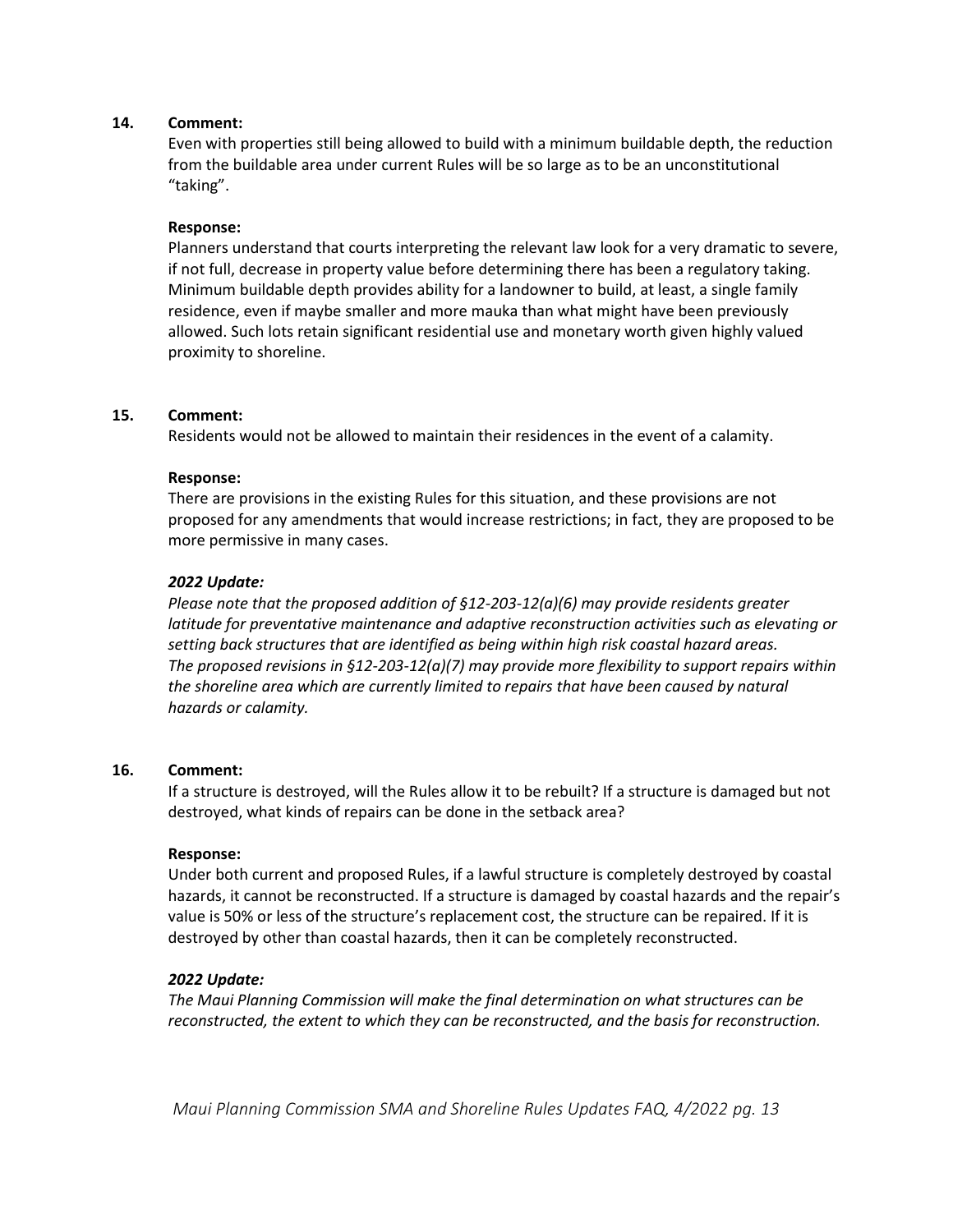The "red line" representing projected erosion evokes an emotional reaction.

## **Response:**

The current setback lines are not drawn on any map, so the benefit to both landowners and government officials of having a mapped line is ease of implementation, transparency, and creating awareness of the hazard exposure.

## **18. Comment:**

Can the red Erosion Hazard Line in the SLR Viewer be laid onto a site plan?

## **Response:**

Yes. Data in various geospatial formats can be downloaded for use with site plans. Visit https://www.pacioos.hawaii.edu/shoreline/slr-hawaii/ and scroll down the page to access the data for all of the sea level rise models.

## **19. Comment:**

Will people not be able to repair old, deteriorating seawalls?

## **Response:**

Repairs could be permitted for lawful, nonconforming seawalls protecting a habitable structure or public infrastructure.

## **20. Comment:**

Would allowing repairs to old, deteriorating seawalls be contrary to managed retreat?

## **Response:**

Some aging and deteriorating seawalls may be repaired as interim measures while the complicated and longer-term processes toward managed retreat are occurring.

## *2022 Update:*

*It should be noted that Act 16 (2020) amended Chapter 205A to specifically prohibit private shoreline hardening structures and minimize public shoreline hardening structures, including seawalls and revetments, at sandy beaches where they would interfere with existing activities.* 

## **21. Comment:**

Can the "Permitted structures and activities within the shoreline area" listed in Section 12- 203- 12 be done without a shoreline permit?

## **Response:**

No. A "Shoreline Setback Approval" permit is required for everything listed in Section 12- 203-12.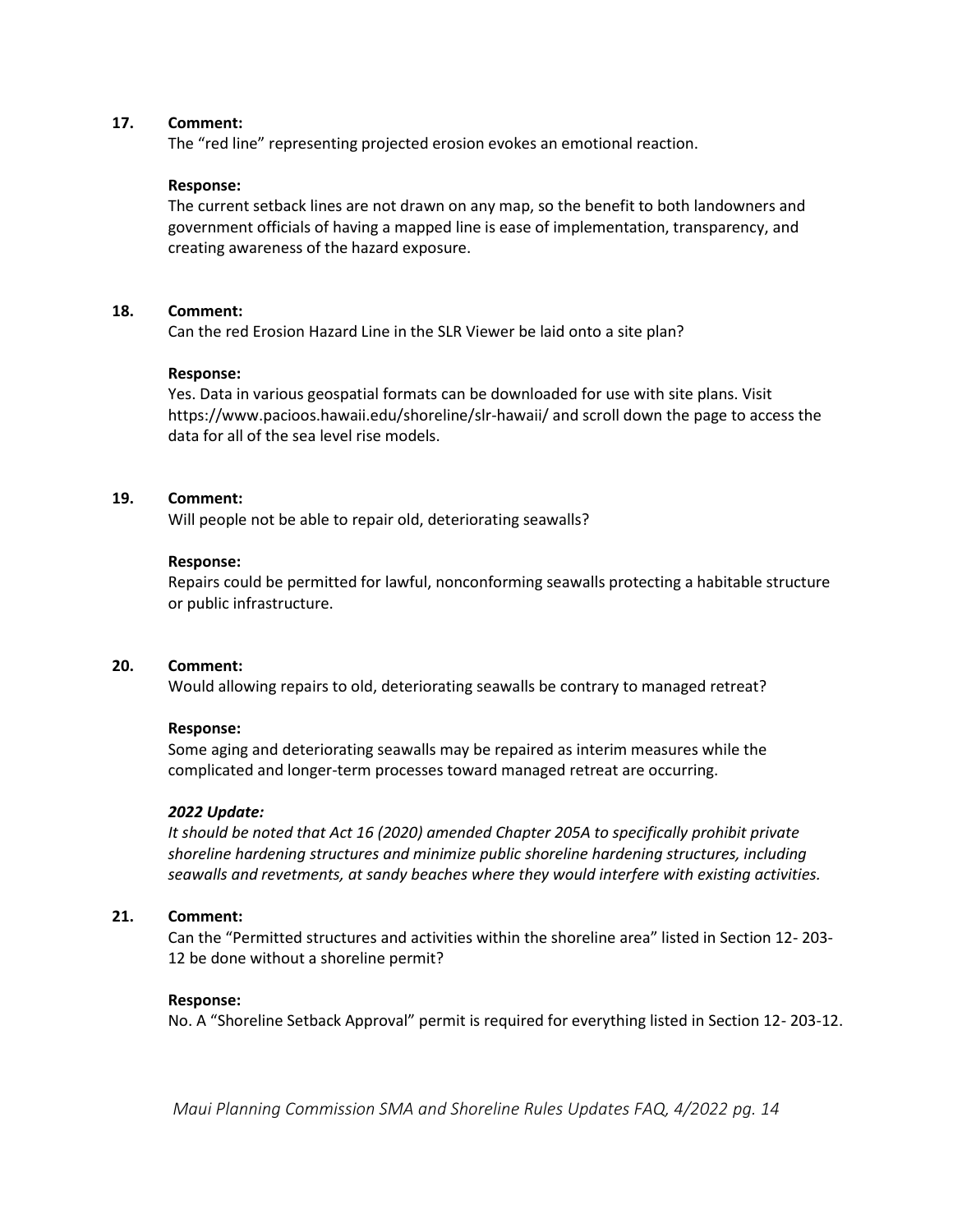Would carrying out plans for structures and activities within the shoreline area listed in Section 12-203-12 require an Environmental Assessment (EA)?

## **Response:**

Sometimes. However, many smaller activities and structures are exempt from needing an EA.

## **23. Comment:**

There is concern about the impact of the EHL on hotels, resorts, and oceanside condominiums, the employment and taxes associated with them, and their abilities to get financing and insurance.

## **Response:**

In some areas, such as the North Beach area north of the original Kaanapali development, the hotels are sited mauka of the EHL, seemingly as a result of past setback policy. In older resort areas, hotels generally lie more makai, due likely to a combination of smaller setbacks at the time and continuing coastal erosion since they were built. Possible impacts from the EHL as mentioned in the comment would vary accordingly. A review of the locations of the EHL throughout Maui's resort areas finds that landowners in most areas with development makai of the line are already seriously discussing responses to erosion threats. And the EHL might be amended in locations where adequate coastal hazard mitigation is set in place.

It is critical to keep in mind that the impacts on resort areas result much more from the projected advance of the ocean than the proposed policies to set back development out of harm's way. Thus, although an EHL mauka of current development may or may not affect the ease of obtaining financing and insurance on particular at-risk properties, it would be more of a benchmark for lenders and insurers to help them set the various levels of risk they need to assess due the real threat: the actual advance of the ocean. In a larger perspective, by helping to keep new development out of harm's way, the EHL will lead to resort development and redevelopment which is more sustainable in the longer term, along with all the associated employment, taxes and other benefits.

## **24. Comment:**

All owners of property makai of the new shoreline setbacks need to be sent a notice of the proposed Rules amendments.

## **Response:**

The legally required procedure for amendments to administrative rules is governed by Hawaii Revised Statutes Chapter 91. It requires a public hearing with public notice given 30 or more days ahead of time. The mailing suggested could easily exceed 1,000 addressees.